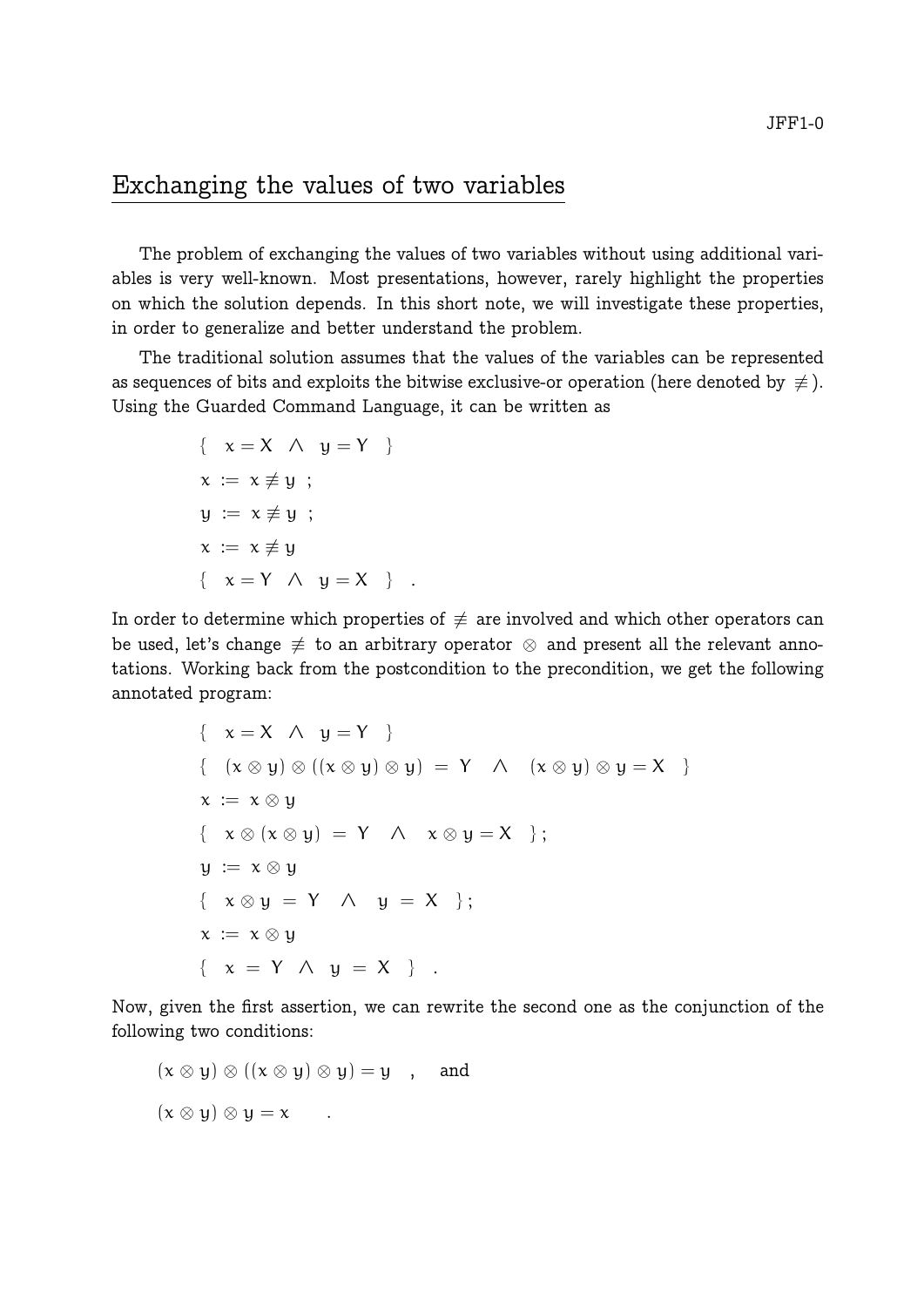We want to find properties of the operator ⊗ that make these conditions hold. Starting with the simpler condition (i.e., with the second one) and using square brackets to denote universal quantification over all free variables, we calculate:

$$
(\mathbf{x} \otimes \mathbf{y}) \otimes \mathbf{y}
$$
\n
$$
= \{ \text{ assuming that } \otimes \text{ is associative, } \}
$$
\n
$$
\mathbf{x} \otimes (\mathbf{y} \otimes \mathbf{y})
$$
\n
$$
= \{ \text{ assuming that } \otimes \text{ is unipotent, that is: } \mathbf{z} \otimes \mathbf{z} = \mathbf{1}_{\otimes} \}, \text{ where } \mathbf{1}_{\otimes} \text{ is the unit of } \otimes \}
$$
\n
$$
\mathbf{x} \ .
$$

The second condition is thus satisfied by assuming that  $\otimes$  is associative and unitpotent. The first condition can be calculated using the same properties:

 $(x \otimes y) \otimes ((x \otimes y) \otimes y)$  $=$  {  $\otimes$  is associative }  $((x \otimes y) \otimes (x \otimes y)) \otimes y$  $=$  {  $\otimes$  is unitpotent } y .

Thus the correctness of the program presented above follows from the following two properties of ⊗ :

```
\otimes is associative \; , and
\otimes is unitpotent .
```
Clearly, the bitwise exclusive-or  $-$  or, as I prefer to call it, the bitwise inequivalence  $$ is suitable. But note that the bitwise equivalence (usually denoted by  $\equiv$ ) can also be used.!

## Generalising ⊗

We now generalise  $\otimes$  by replacing each occurrence with a separate operator. The new program and corresponding annotations become: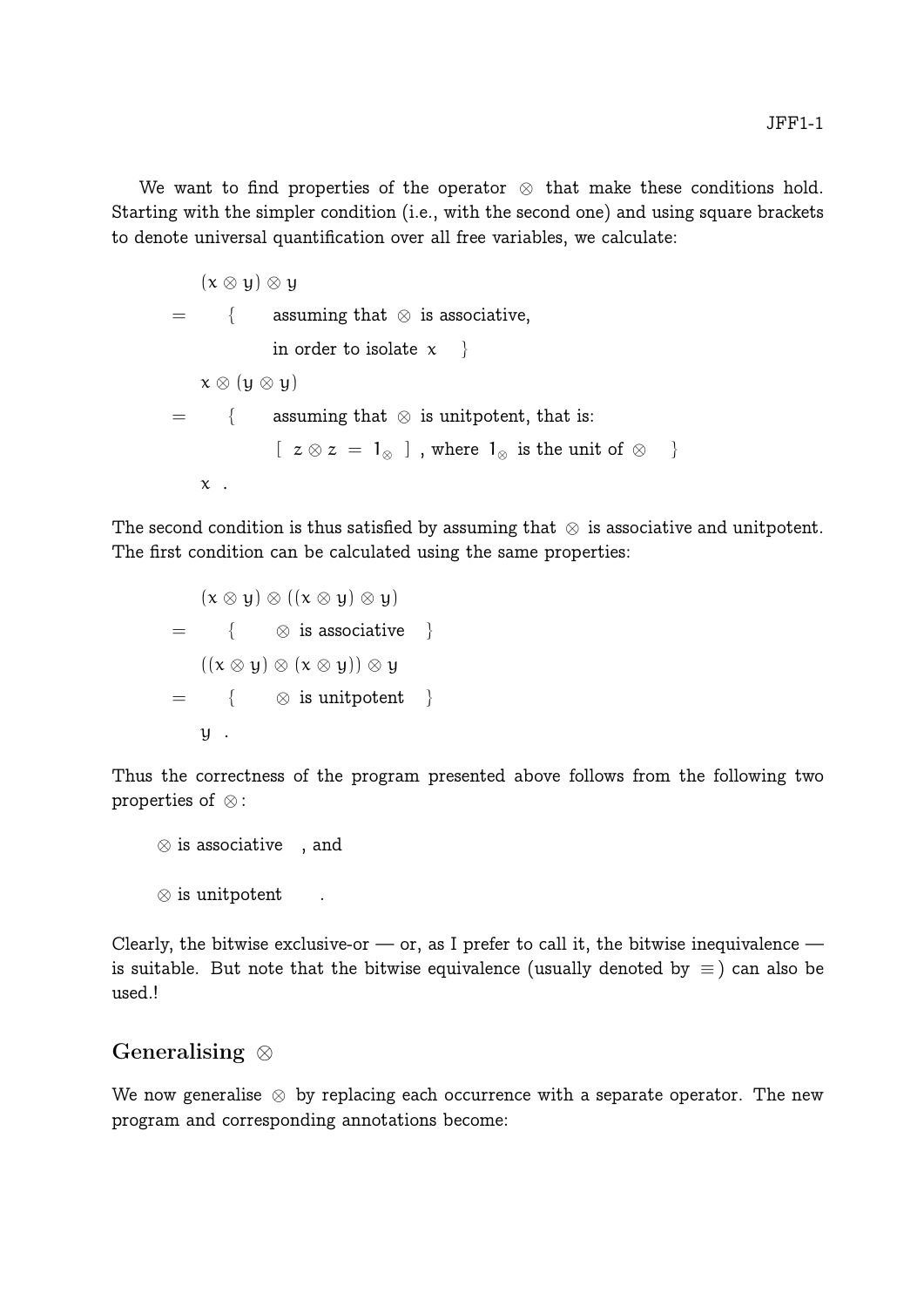$$
\{ x = X \land y = Y \}
$$
  

$$
\{ (x \otimes y) \ominus ((x \otimes y) \oplus y) = Y \land (x \otimes y) \oplus y = X \}
$$
  

$$
x := x \otimes y
$$
  

$$
\{ x \ominus (x \oplus y) = Y \land x \oplus y = X \};
$$
  

$$
y := x \oplus y
$$
  

$$
\{ x \ominus y = Y \land y = X \};
$$
  

$$
x := x \ominus y
$$
  

$$
\{ x = Y \land y = X \}.
$$

Again, from the two initial assertions we get the two following conditions:

$$
(x \otimes y) \ominus ((x \otimes y) \oplus y) = y
$$
, and  
 $(x \otimes y) \oplus y = x$ .

As before, the goal is to investigate which properties of the operators make these conditions hold. Starting with the second condition, we calculate:

$$
(x \otimes y) \oplus y
$$
\n
$$
= \{ \text{ assuming that } \otimes \text{ associates with } \oplus \}
$$
\n
$$
x \otimes (y \oplus y)
$$
\n
$$
= \{ \text{ assuming that } \oplus \text{ is unipotent with respect to } \otimes, \text{ that is:}
$$
\n
$$
[ z \oplus z = 1_{\otimes} ], \text{ where } 1_{\otimes} \text{ is the unit of } \otimes \}
$$
\n
$$
x .
$$

Now, the first condition:

$$
(\mathbf{x} \otimes \mathbf{y}) \ominus ((\mathbf{x} \otimes \mathbf{y}) \oplus \mathbf{y})
$$
\n
$$
= \{ \text{ previous calculation } \}
$$
\n
$$
(\mathbf{x} \otimes \mathbf{y}) \ominus \mathbf{x}
$$
\n
$$
= \{ \text{ assuming that } \otimes \text{ is symmetric } \}
$$
\n
$$
(\mathbf{y} \otimes \mathbf{x}) \ominus \mathbf{x}
$$
\n
$$
= \{ \text{ assuming that } \otimes \text{ associates with } \ominus \}
$$
\n
$$
\mathbf{y} \otimes (\mathbf{x} \ominus \mathbf{x})
$$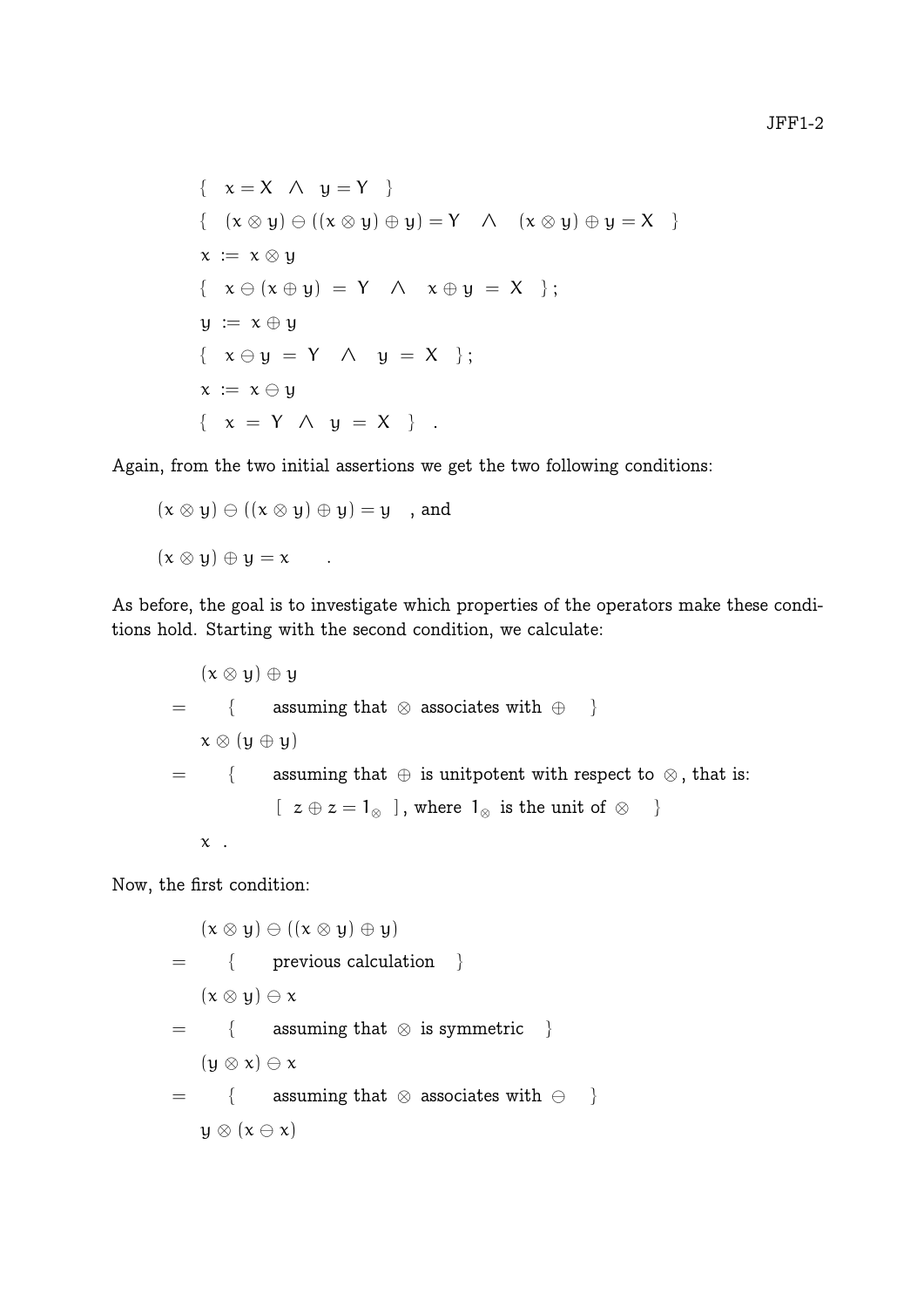```
= { assuming that \ominus is unitpotent with respect to \otimes }
   y.
```
Note that the choices made in this calculation could be different. The final section of this note deals with a calculation that leads to different properties.

We thus conclude from the two previous calculations that our new program is correct if the following properties hold:

```
⊗ is symmetric ,
\otimes associates with \oplus,
\otimes associates with \ominus,
⊕ is unitpotent with respect to ⊗ , and
\ominus is unitpotent with respect to \otimes.
```
As we can see, operations  $\oplus$  and  $\ominus$  are identical with respect to these conditions. In fact, we can prove that these five properties imply that  $\oplus$  and  $\ominus$  are equal:

x ⊕ y  $=$  { unitpotency of  $\ominus$  with respect to  $\otimes$ , in order to introduce  $\ominus$  }  $(x \oplus y) \otimes (y \ominus y)$  $=$  {  $\otimes$  associates with  $\ominus$  }  $((x \oplus y) \otimes y) \ominus y$ = { deferred proof obligation of  $[ (x \oplus y) \otimes y = x ]$ ; see below }  $x \ominus y$ .

The assumption in the last step can be easily proved from the other properties as follows:

$$
(x \oplus y) \otimes y
$$
  
= {  $\otimes$  is symmetric }  
 $y \otimes (x \oplus y)$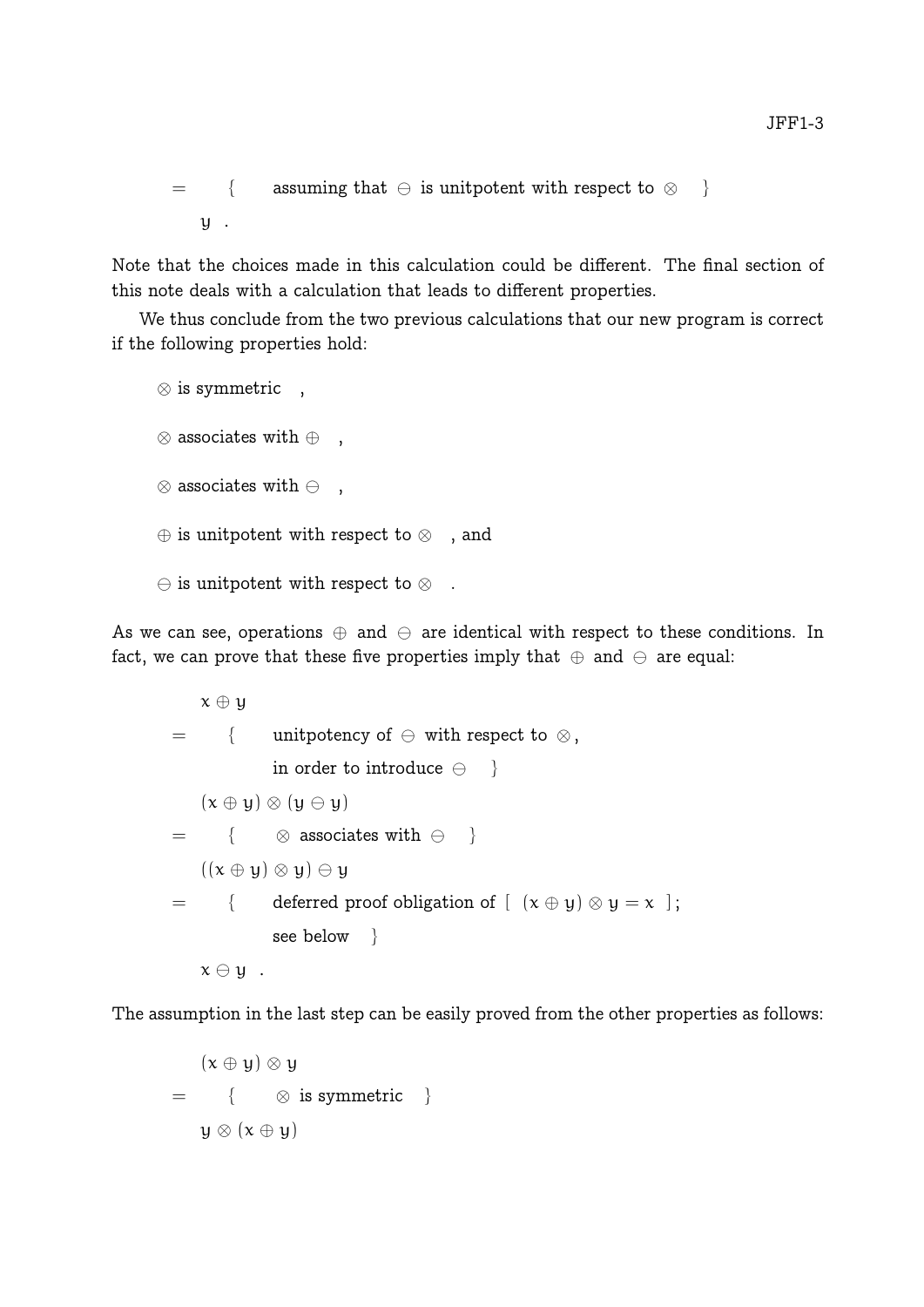$$
= \{ \otimes \text{ associates with } \oplus \}
$$
  
\n
$$
(y \otimes x) \oplus y
$$
  
\n
$$
= \{ \otimes \text{ is symmetric } \}
$$
  
\n
$$
(x \otimes y) \oplus y
$$
  
\n
$$
= \{ \otimes \text{ associates with } \oplus \}
$$
  
\n
$$
x \otimes (y \oplus y)
$$
  
\n
$$
= \{ \oplus \text{ is unipotent with respect to } \otimes \}
$$
  
\n
$$
x \in \{ \otimes \}
$$

Thus we write both  $\oplus$  and  $\ominus$  as  $\oplus$  and our program becomes:

 $\{ x = X \land y = Y \}$  $x := x \otimes y$ ;  $y := x \oplus y$ ;  $x := x \oplus y$  $\{ x = Y \land y = X \}$ .

Recall that this program is correct if the following properties hold:

```
⊗ is symmetric ,
⊗ associates with ⊕ , and
\oplus is unitpotent with respect to \otimes.
```
### A simple refinement

An immediate corollary is that if we have a group with a symmetric operation  $\otimes$ , and if we define the operator  $oplus$  as

$$
x \oplus y = x \otimes y^{-1} \quad ,
$$

where  $y^{-1}$  is the inverse of y, then the above properties will hold, as the reader can verify. If we take, for instance, real addition for  $\otimes$  and real subtraction for  $\oplus$ , we get the following program: